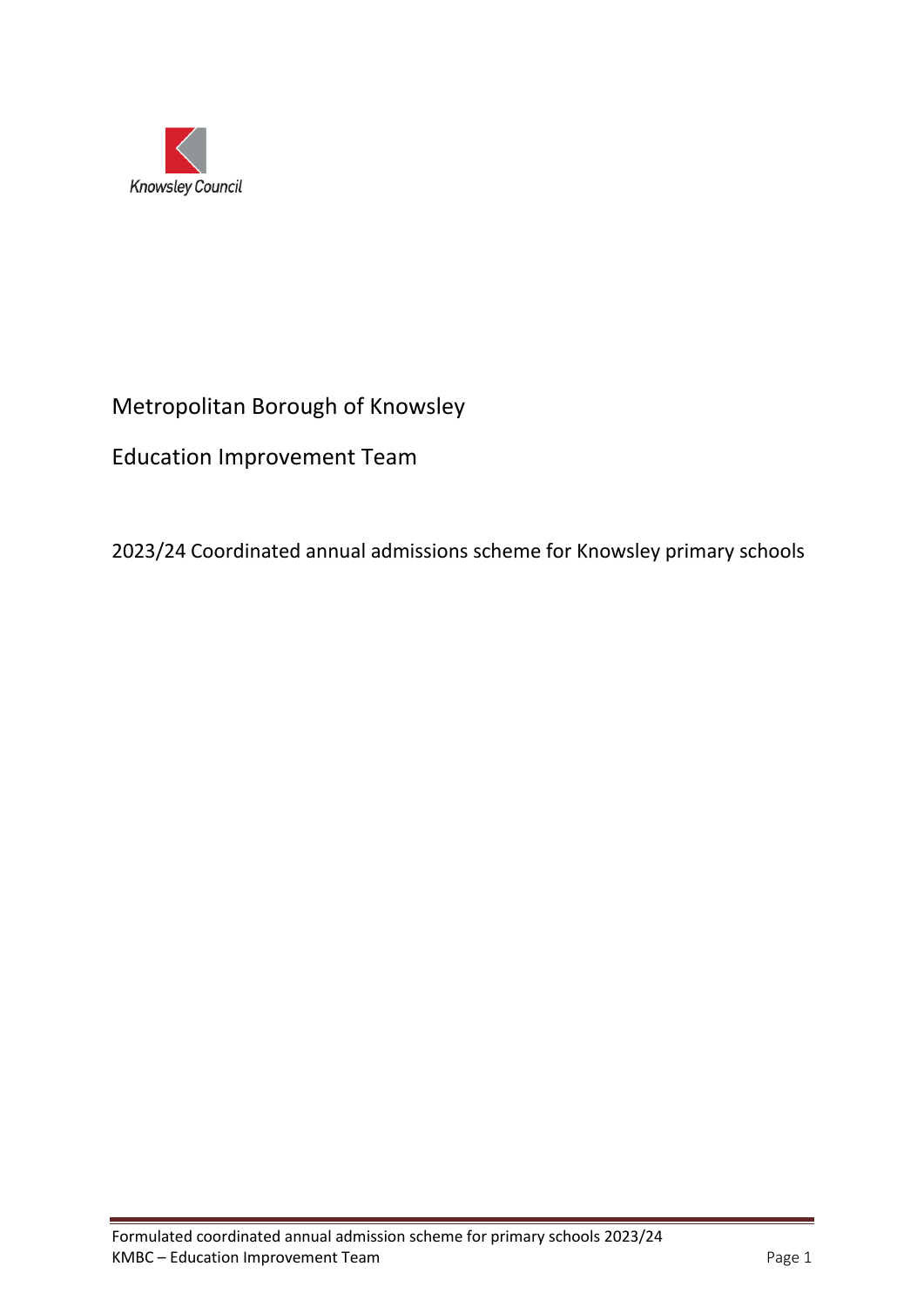### Context

- 1.1 The scheme set out below seeks to comply with the requirements of the 1998 Act, as subsequently amended, and the School Admissions Code 2021. The scheme will come into force for admissions into primary schools in September 2023 and will apply to the admission of pupils who are of age to be admitted to reception classes in September 2023 or at later points in the school year 2023/24.
- 1.2 All Knowsley maintained infant, junior and primary schools (community and voluntary aided) and academies participate in the scheme.

### 2 Coordinated scheme for annual admission to primary school in 2023/24

2.1 Knowsley Local Authority (LA) is the admission authority for community primary schools in the borough. In the voluntary aided sector, the Governing Body of each school is the admission authority. Each academy has a Trust who has responsibility for admissions.

The following named schools participate in the scheme:

| Eastcroft Park | Evelyn     | Knowsley Village    |
|----------------|------------|---------------------|
| Malvern        | Millbrook  | Northwood           |
| Park Brow      | Plantation | Prescot             |
| Ravenscroft    | Roby Park  | Stockbridge Village |
| Westvale       |            |                     |

Community Primary Schools

#### Academy Primary Schools

| <b>Blacklow Brow</b> | Halsnead  | Knowsley Lane  |
|----------------------|-----------|----------------|
| Park View            | Sylvester | Whiston Willis |
| Willow Tree          | Yew Tree  |                |

#### Church of England Academy Primary Schools

| ∣ Cronton CE    | Halewood CE | Huyton-with-Roby CE |
|-----------------|-------------|---------------------|
| St Gabriel's CE |             |                     |

Church of England Voluntary Aided Primary Schools Kirkby CE St Mary & St Paul's CE

#### Catholic Voluntary Aided Primary Schools

| Holy Family [Cronton]     | Holy Family [Halewood] | Our Lady's                 |
|---------------------------|------------------------|----------------------------|
| Saints Peter & Paul       | St Aidan's             | St Albert's                |
| St Aloysius               | St Andrew The Apostle  | St Anne's                  |
| St Brigid's               | St Columba's           | St John Fisher             |
| St Joseph the Worker      | St Joseph's            | St Laurence's              |
| St Leo's & Southmead      | St Luke's              | St Margaret Mary's Infants |
| St Margaret Mary's Junior | St Marie's             | St Mark's                  |
| St Michael and All Angels |                        |                            |

Joint Faith Primary Schools (Voluntary Aided) Hope Joint Catholic and Church of England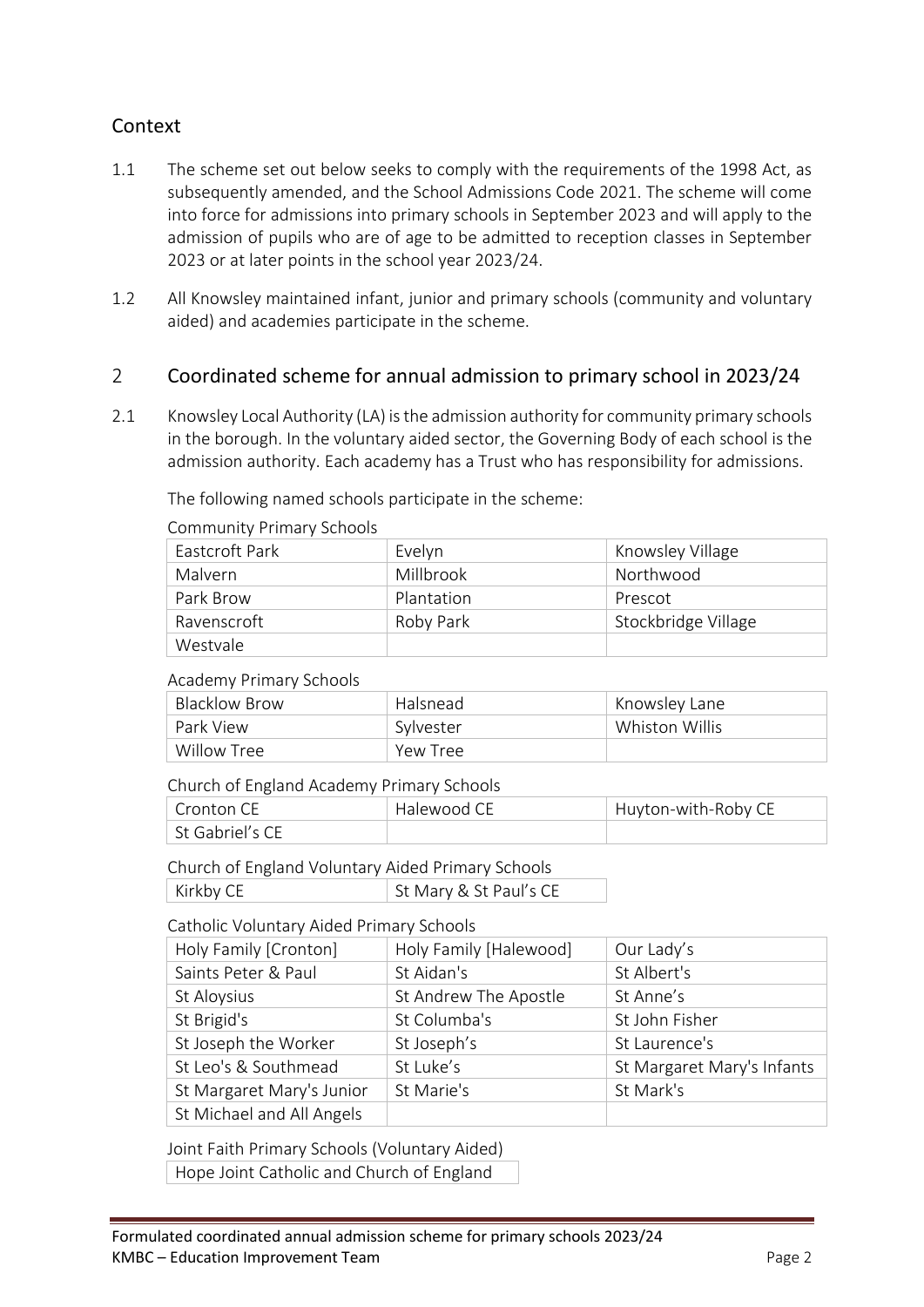### 3 Applying for a place in the reception class of a primary or infant school for 2023/24 admission

- 3.1 No later than 12 September 2022, Knowsley LA will publish a composite prospectus 'Knowsley Primary Education Admissions 20232/24 – Information for Parents'. A copy of the composite prospectus will be available on the School Admissions pages of the Knowsley Council website, or a hard copy can be requested from the LA School Admissions Team.
- 3.2 Knowsley resident parents/carers are requested to complete the Knowsley LA Common Application Form (CAF) via the online parent portal accessed on the Knowsley Council website, which will be available no later than 12 September 2022. A paper copy of the CAF will be available on request from the LA School Admissions Team for those who cannot access the online application. Non-Knowsley residents must apply by completing the CAF provided by the LA in which they are resident. This is the case even where they wish to apply for one or more Knowsley primary schools.
- 3.3 Where Knowsley resident applicants intend to name a school in another LA area as a preference, they are advised to obtain a copy of the admission policy of the school and details of any relevant procedures from the individual school/s or relevant LA. Knowsley resident applicants must complete the Knowsley CAF to make their formal application.

### 4 Submitting the Common Application Form (CAF) and providing supplementary information

- 4.1 The Knowsley CAF allows parents/carers to state up to three school preferences in ranked order. Knowsley schools and those in other LA areas can be named as preferences. The online application should be submitted via the parent portal accessed via the school admissions pages of the Knowsley Council website. A confirmation email will be automatically generated to confirm successful submission of the application. Alternatively, a paper application form can be returned to the LA School Admissions Team at the address stated on the form or a scanned copy emailed to [schooladmisisons@knowsley.gov.uk](mailto:schooladmisisons@knowsley.gov.uk) . If an email address is provided on the application form a receipt email will be issued within 10 working days to confirm submission.
- 4.2 Some schools request applicants to complete a Supplementary Information Form (SIF) to gather information specific to their school oversubscription criteria. It is the responsibility of the applicant to check whether or not a SIF is required by the school/s they are applying for and to complete and return it as per the instructions of the school.
- 4.3 A SIF is not a valid application on its own; the school must also have been named as a preference on the LA CAF and the school will validate this before considering the application. The SIF should normally be returned directly to the school concerned by the closing date or any other date specified by the school. Applicants who name a school that operates a SIF as a second or third preference should be aware this also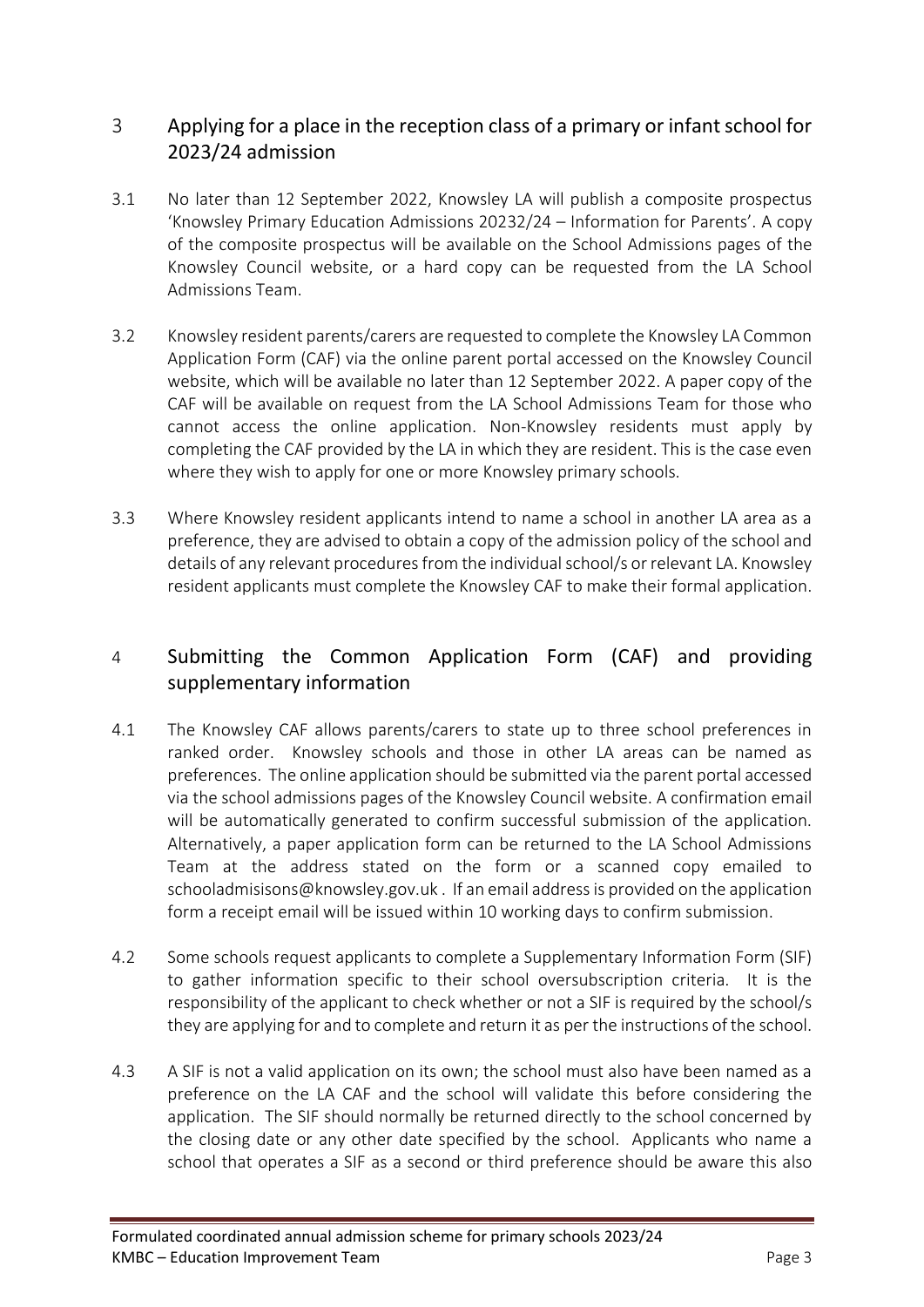applies to their application. Where a SIF is not completed, the application will be considered on the basis of information provided on the LA CAF.

- 4.4 There is a standard Knowsley Catholic Primary SIF used by Catholic schools in the borough and each Knowsley Church of England Primary School has their own SIF unique to that school. These forms are available from individual Knowsley Catholic and Church of England Primary Schools or via the Knowsley Council website school admission pages. One form should be completed for each Knowsley Catholic or Church of England primary school named on the CAF and returned directly to such school/s. If naming a school/s in other LA areas as preference/s, parents/carers need to check the requirements of that individual school in relation to SIFs.
- 4.5 Where parents/carers wish to submit other additional documentation which they feel may be relevant to the processing of their application, this documentation should be provided at the point of application to the LA and/or the relevant admission authority. Parents/carers should be aware that admission authorities can only take account of additional information in the allocation if the oversubscription criteria of the individual school allow for it.
- 4.6 If the applicant is indicating that the child is Looked After by the LA (LAC) or was previously LAC (including children who were previously in state care outside of England), evidence of the child's current or previous LAC status, as defined in the school admission arrangements, must be submitted at the time of application.
- 4.7 If the applicant is UK service personnel with a confirmed posting in the locality, or a Crown Servant returning from overseas, the application will be accepted and processed from the intended address provided the application is accompanied by an official letter that confirms a relocation date and an intended address.
- 4.8 Allocations are subject to proof of any information stated on the application documents that may have led to the offer of a place. For Knowsley schools, applicants may be requested to provide relevant confirmatory documents to the allocated school immediately after receiving the offer notification in order to secure the offer made. For schools in other LA areas, parents/carers must follow any instruction provided by that LA/school in respect of providing proof documentation. Parents/carers should note that if false information has been supplied which has influenced the allocation, any place offered on the basis of this information may be withdrawn and, at that point, places in some other schools may no longer be available.
- 4.9 To guarantee they are considered in the initial allocation of places; applications should be submitted no later than the national closing date of 15 January 2023.

### 5 Consideration by Admission Authorities

5.1 As required by statutory regulation, this is an equal preference inter-authority coordinated scheme. Initially, each preference expressed by an applicant will be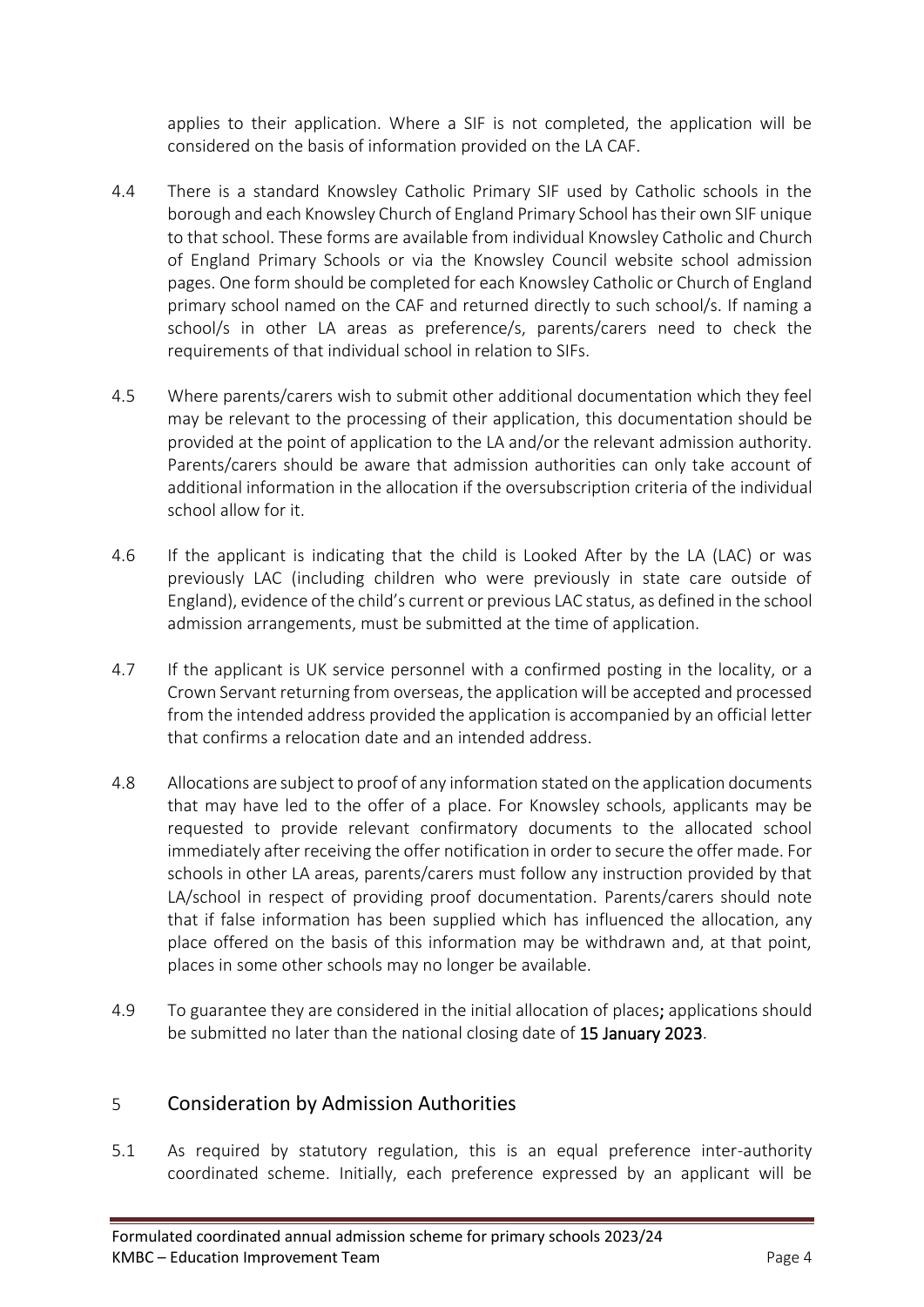considered by the relevant admission authority against their oversubscription criteria without consideration of the level of preference.

- 5.2 Following the closing date, Knowsley LA will send to other coordinating LAs, relevant application information for Knowsley resident pupils wishing to be considered for their schools. Similarly, application preferences for Knowsley schools from children resident elsewhere will be received by Knowsley for consideration. Knowsley LA expect to share application information with coordinating LAs by Friday 3 February 2023.
- 5.3 Knowsley LA apply the published admission criteria on behalf of Knowsley community primary schools and those academy schools in Knowsley who are adopting the LA admission policy. The admission authorities of Knowsley voluntary aided schools and other academies will consider applications for their schools against their own individual admission criteria. The relevant admission authorities of schools outside of the Knowsley area apply their admission criteria to any applicant who has stated a preference.
- 5.4 By Monday 27 February 2023, Knowsley schools which are own admission authorities will receive from the LA via the establishment portal, the application details of all applicants of any preference level. These admission authorities should therefore arrange meetings of their admission committees to consider applications during the period Monday 27 February to Wednesday 8 March 2023. In order to achieve the agreed co-ordinated timetable and national offer date, it is essential that this is planned for and achieved on time. The LA will conduct the same process for community schools and those academies adopting the LA admission policy by applying the oversubscription criteria to all preferences expressed during this time period.
- 5.5 By Friday 10 March 2023, each admission authority should have applied their oversubscription criteria and returned ranked applications to the LA.
- 5.6 The LA then uses the status for each preference expressed for each pupil to 'resolve' offers. The computerised allocation software (EYES) allocates a place at the highest preference school available and removes any potential offers for lower preference schools that are no longer required. Available places created are then re-offered to any applicants on waiting lists without a higher preference offer. The 'resolve' process is run, including inter-authority exchanges, until no further movement is possible, and no pupil should hold more than one school offer at this point.
- 5.7 Where a non-Knowsley resident has applied for a Knowsley school, the outcome of the application will be sent to the child's home LA who will treat the result in accordance with their scheme. Other co-ordinating LAs will provide the outcome of allocations for schools in their areas for Knowsley residents. Wherever practicable, Knowsley will seek to resolve any inter-authority multiple offers. Any final exchanges of information between LAs should be completed, where possible, by Friday 31 March 2023.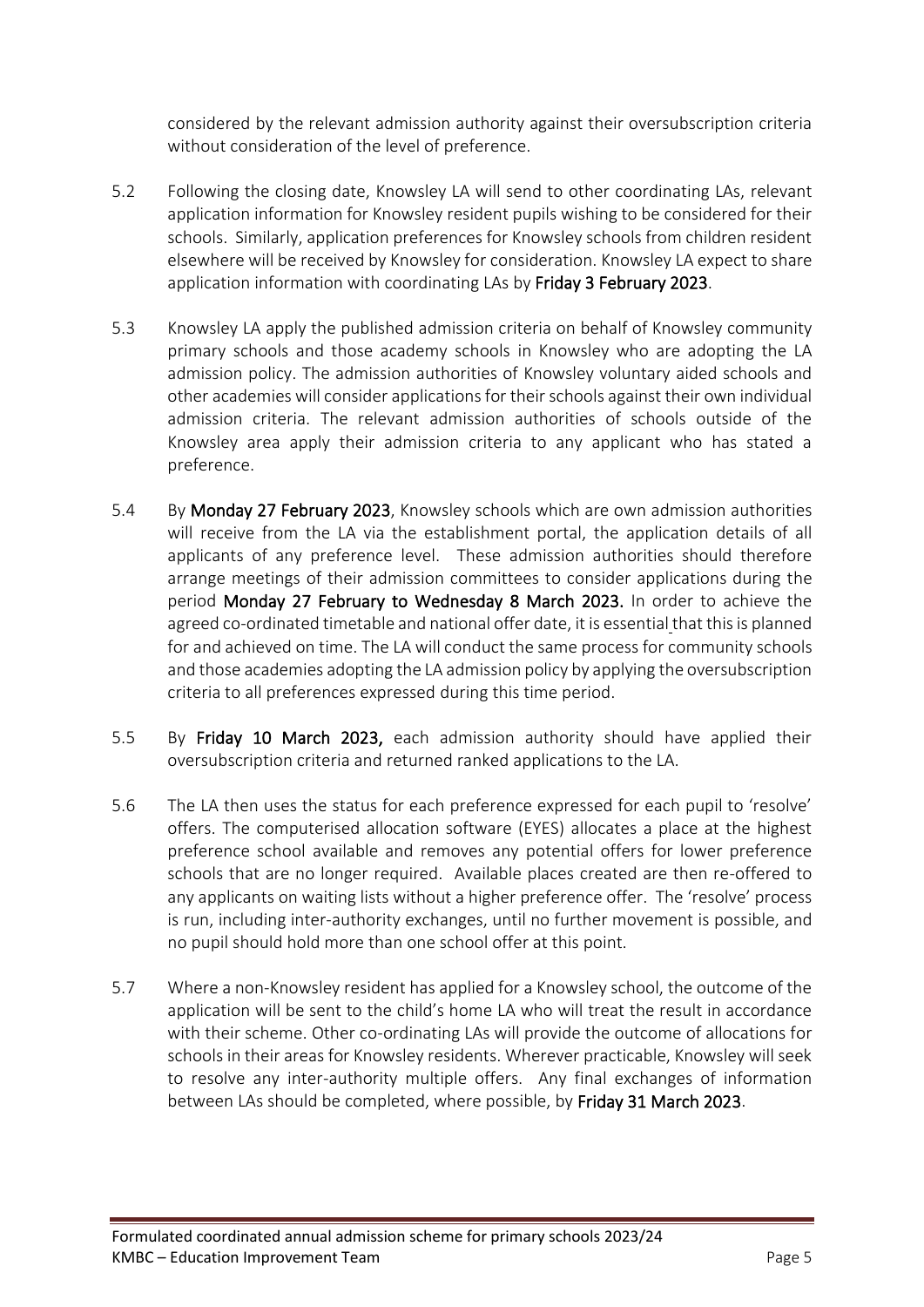- 5.8 Where no stated preference can be offered, the LA will seek to offer a place for Knowsley residents at an alternative Knowsley school with an available place to ensure that child is not without an education placement offer.
- 5.9 The LA will endeavour to notify schools in the authority area of the details of applicants confirmed as being allocated a place in the school and, if relevant, those forming the waiting list by 12 April 2023. This date will be dependent on inter-authority coordination dates being achieved to finalise allocations. This information is not to be shared by schools and they should not make any direct contact with allocated pupils until the LA has released allocation results on national offer day.
- 5.10 National Offer Day (NOD) is 16 April annually. Where 16 April falls on a weekend or bank holiday, NOD would typically be the next working day thereafter. In 2023, national offer day will be 17 April 2023.

### 6 Allocation results

- 6.1 Allocation results are issued by the LA where the child is resident. On NOD, Knowsley LA will issue an allocation result to all Knowsley residents who applied on-time on behalf of the relevant admission authority. Where a place is being offered in a Knowsley school to a child who is resident in another LA area, the result will be issued by that LA on behalf of the Knowsley school.
- 6.2 Parents/carers who have applied via the online portal, should receive their allocation result on national offer day by accessing their account on the admissions application portal. An email will be sent to applicants to alert them that the result is available. Applicants who applied using the paper application will be issued with a letter confirming the school allocation. Letters will be posted by first class post on national offer day but parents/carers should note that an exact date of receipt cannot be stated. Paper applicants who prefer to receive their allocation outcome by email must state this at the point of application and provide an email address.
- 6.3 School offers may be subject to confirmation of, date of birth<sup>1</sup>, home address and any church requirements - such as a baptism certificate - being provided. If the individual school or the LA directly requests documentary evidence, applicants should normally respond within two weeks of the request. If the required evidence is not provided by the applicant within the requested timeframes, notification may be sent to the applicant confirming potential withdrawal of a place.
- 6.4 Where an applicant has been refused a place at a school of a higher preference than the one offered; they will be advised of their right of appeal. Appeals should be made to the relevant admission authority for the individual school/s and will be held during the summer term.

 $1$  The short birth certificate to confirm the date of birth of the child is the appropriate document.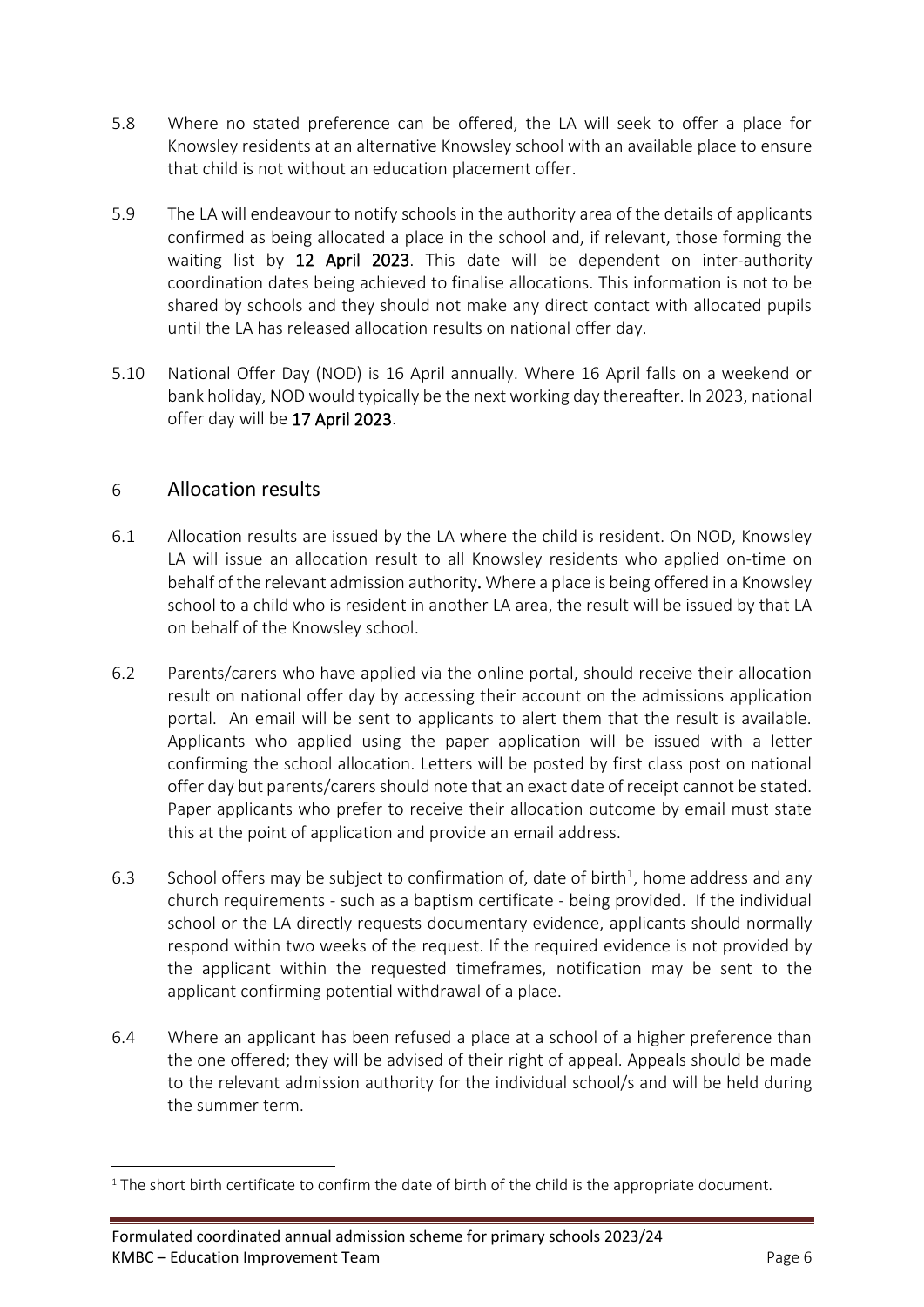6.5 Applicants who are not satisfied with the school offer they have been made are strongly advised not to refuse a place offered without confirmation of an alternative school place.

### 7 Waiting Lists

- 7.1 Any applicant not offered a place at a Knowsley school/s of a higher preference than that offered, will be placed on the waiting list for the school/s. Waiting lists will be compiled according to the school over-subscription criteria. Late applicants will join the waiting list on the date their application is processed on basis of which criterion they meet. Parents/carers should be aware that the waiting list is a 'live' document and their child's place on the waiting list can change, up or down, according to the movement of other applicants.
- 7.2 Where a vacancy occurs below the admission number, the admission authority will fill the place from the waiting list, in priority order, offering the available place to the child who is top of the waiting list at the time the vacancy is confirmed. The LA will normally undertake any communication with applicants in relation to waiting list offers until September 2023 at which point the waiting lists will become integrated with the inyear transfer process and will be monitored by individual primary schools.
- 7.3 The annual allocation waiting lists for reception classes held by the admission authority will normally close at the end of the Autumn term in December 2023*.* Any parent/carer who wishes their child to continue to be considered for a place will need to directly notify the individual school/s that they wish for their child to remain on the waiting list and may be requested to renew their application under in-year admission/transfer procedures.

### 8 Late applications

### Applications received after the closing date of 15 January 2023

- 8.1 Applications can continue to be submitted via the application portal after the national closing date, but there is no guarantee that late applications will be included in the initial allocation and applicants are strongly advised to abide by the national closing date.
- 8.2 Applications naming Knowsley schools as preferences received following the national closing date but before the allocation process begins will be included in the initial allocation of places where practicable. For Knowsley schools this will typically mean preferences received up to Monday 20 February 2023. However, this will be dependent on the volume of late applications received, therefore, parents/carers have no guarantee that any application submitted after the closing date will be included in the initial allocation.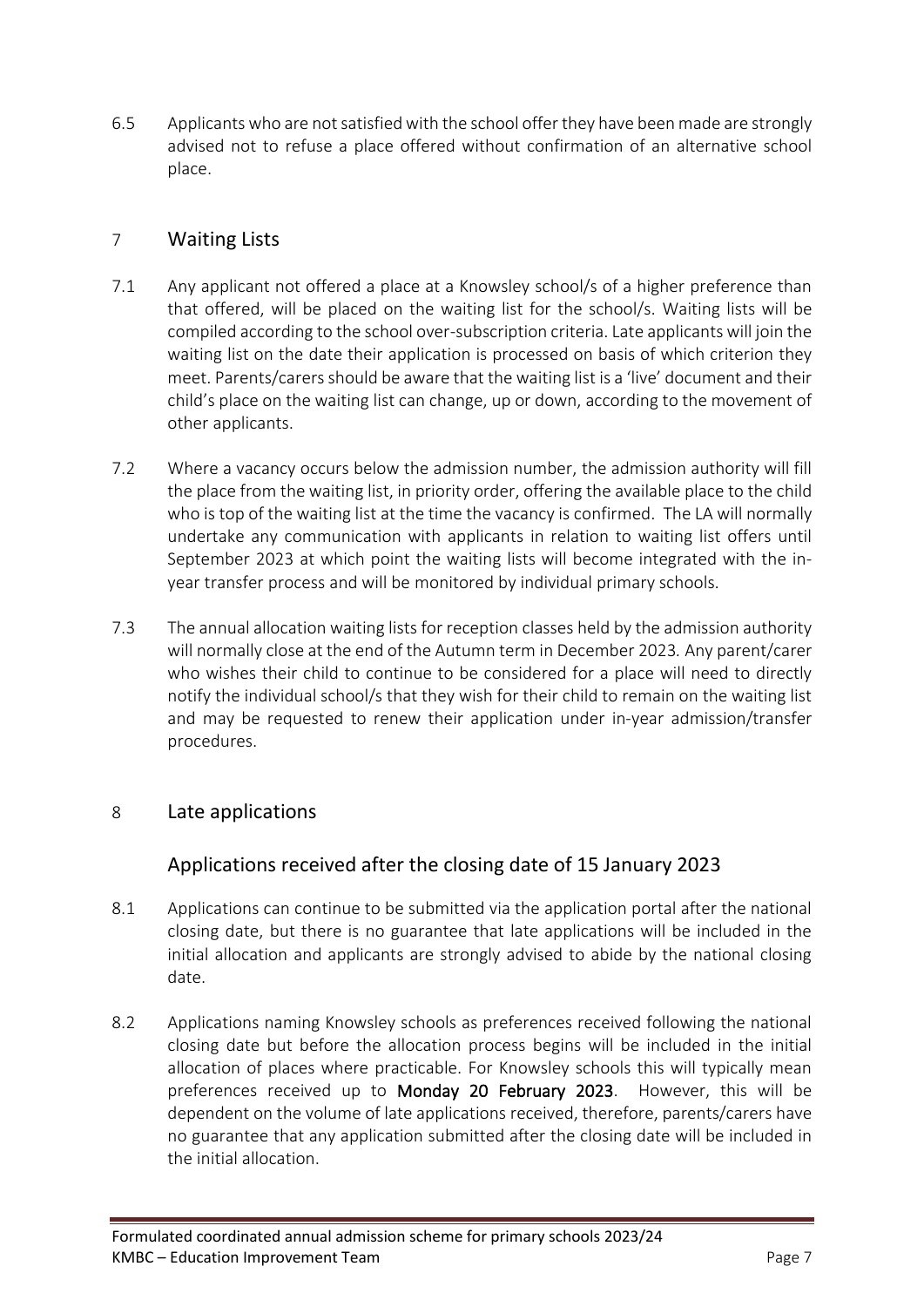8.3 If a school in another LA has been named as preference, the application details and preference will be forwarded to the appropriate LA as soon as possible and it will be for the relevant admission authority to determine whether or not the application will be included in the initial allocation of places in accordance with the agreed scheme of that LA area.

### Applications received during the initial allocation process to NOD

- 8.4 Applications received after 27 February 2023 stating preferences for Knowsley schools will not normally be considered by Knowsley schools until the initial allocation process is complete. The LA will not typically share preferences received on or after this date with schools in the LA area.
- 8.5 Only where the admission authority accepts there are exceptional circumstances for an application being received after this date will applications be considered in the initial round. If parents/carers believe that there are exceptional circumstances for the application being submitted late, it is their responsibility to state these reasons in writing when submitting the application and provide supporting documentation wherever possible – they can do this by completing an application via the portal and sending supporting information by email to [schooladmissions@knowsley.gov.uk](mailto:schooladmissions@knowsley.gov.uk) or completing a paper application form and including supporting documentation. The decision as to whether the preference is included will be taken by the admission authority of the individual school of preference and the absolute deadline even for exceptional circumstances will be 17 March 2023. Applications made with no additional information will be treated as late and will not be considered until after the initial allocation of places is completed.
- 8.6 If a school in another LA has been named, the details will be forwarded to that LA as soon as is reasonably practicable and it will be for the relevant admission body to determine whether or not the application will be included in the initial allocation of places.
- 8.7 Once the initial allocation of 'on-time' applications has been completed, any applications which have been classed as late but received up to 16 April will be considered. Where places remain available in schools following the initial allocation, they will be offered to these late applicants. Where the school requested is already full, or if there are not enough vacancies remaining for the number of late applications received, the oversubscription criteria from the relevant school admission policy will be applied to all applications being considered at that time. For any application that is unsuccessful in obtaining a place, the child's name will be added to the waiting list by applying the oversubscription criteria for the individual school.
- 8.8 Late applications considered at this time will be issued with an allocation result as soon as possible after 17 April 2023.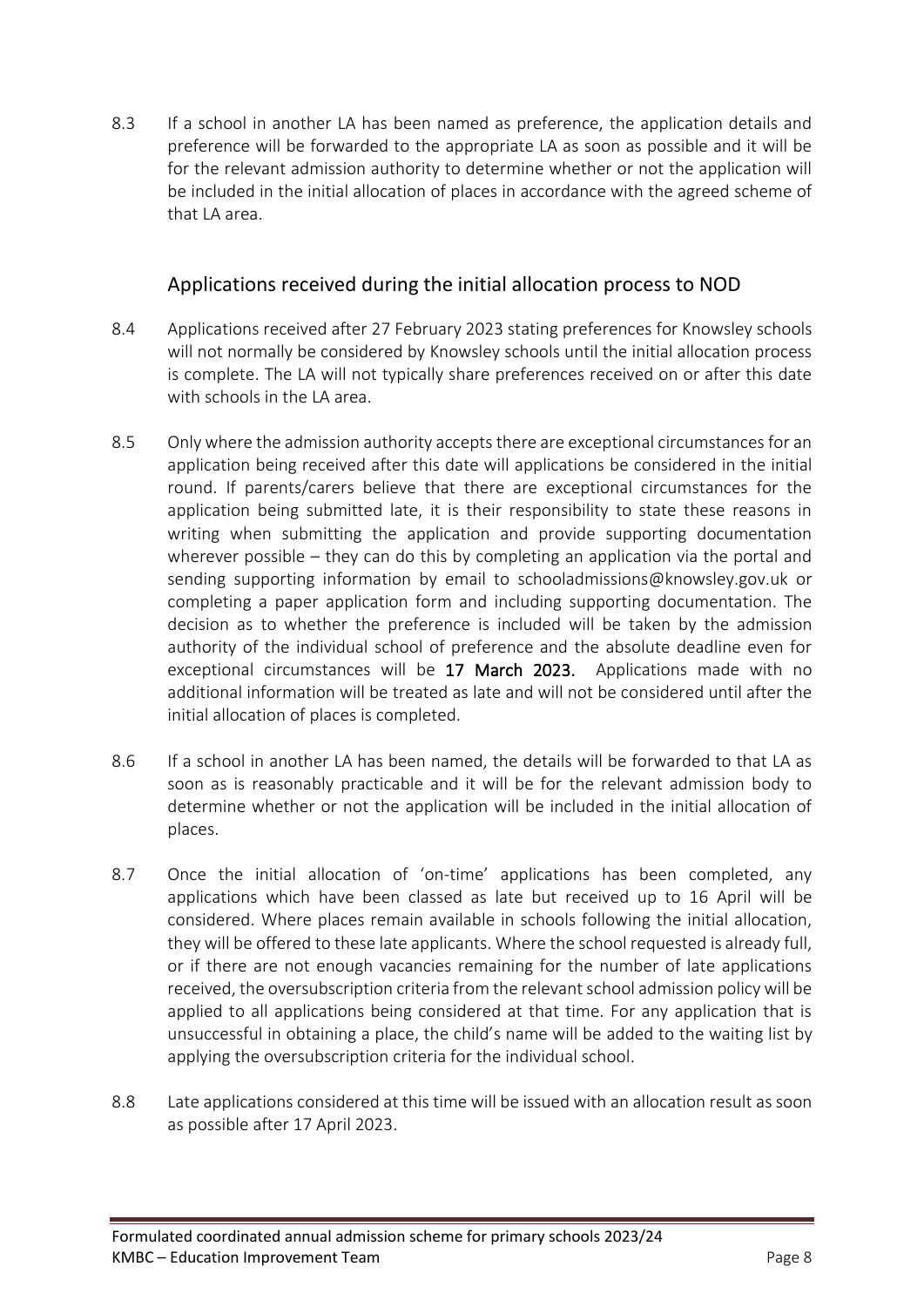## Applications received after National Offer Day and before the start of the school year (17 April to 31 August 2023)

- 8.9 The inter-authority coordinated process continues and applications from Knowsley residents should be submitted to the LA who will ensure they are considered by the appropriate admission authority.
- 8.10 Knowsley Admissions Team will not process applications received between 17 April and 1 May 2023 until after 2 May 2023. All preferences for Knowsley schools received during this time period will be considered together at this time and applicants will be notified of the outcome of their application as soon as possible after 2 May 2023. Where preferences are expressed for schools in other Local Authority areas, the request will be shared with that authority as soon as is reasonably practicable and no later than 2 May 2023.
- 8.11 After this time, further late applications received up to 31 August 2023 will be considered as soon as possible following receipt. Outcomes in respect of preferences for Knowsley schools will normally be issued within 10 school days of receipt of the application.

### 9. Making changes to an existing application

### Change of circumstance

- 9.1 Once an application has been submitted, it is the responsibility of the applicant to notify Knowsley School Admissions Team and/or the individual school of any change of circumstance that could affect that application, for example a change of address, a baptism or a sibling changing school. If applicants do not notify Knowsley School Admissions Team directly of any change, this may affect how the application is considered and could result in a place at a school of preference not being allocated or risk having a place withdrawn if incorrect information has been used in the allocation process. If the change is in relation to information provided on a SIF, the applicant should contact the individual school directly to discuss making a change to the form. If applicants are unsure what constitutes 'a relevant change' they should contact Knowsley School Admissions for advice/verification.
- 9.2 During the usual application period (12 September 2022 to 15 January 2023) online applicants can make changes to information supplied on their common application form by revisiting the portal and making the change directly. For applications submitted by post using the paper application, and for all applications following the national closing date of 15 January 2023, applicants should contact Knowsley School Admissions by email or in writing by post to confirm the change that they wish to make to the application (in some cases, they may be asked to provide evidence of the change).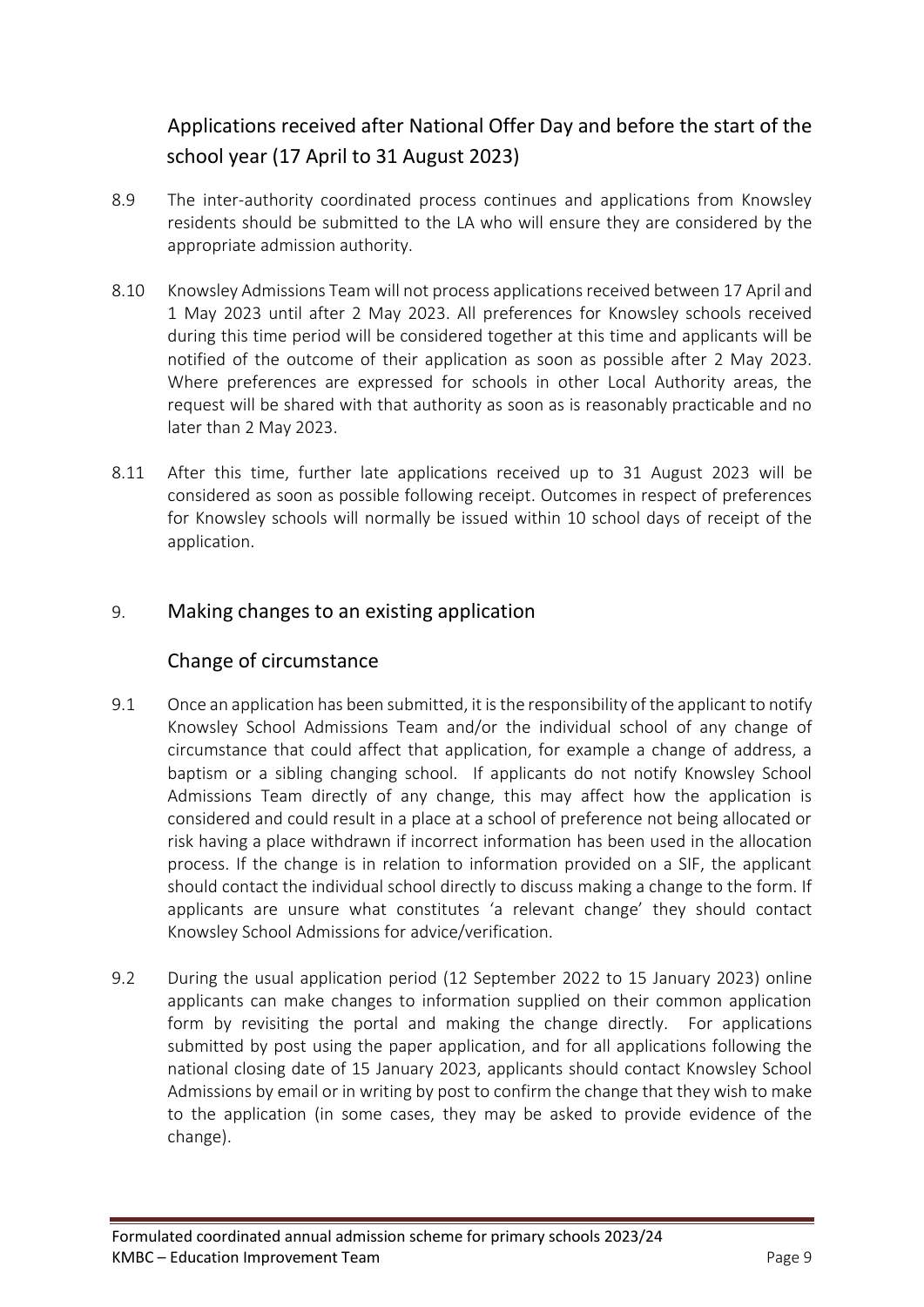- 9.3 Parents/carers should be aware that if a change of circumstance occurs very close to the allocation date, it may not be possible to make any changes to the original application until after the initial allocation is complete and the absolute deadline for exceptional circumstances will be 17 March 2023.
- 9.4 In the event of a change of address, the applicant must notify Knowsley School Admissions of the change as soon as it occurs, or in advance if the date of change is known. Applicants who are changing address prior to NOD and wish for their new address to be considered in the allocation of places must provide satisfactory documentary evidence confirming the address change by 17 March 2023 – for example, proof of exchange of contracts or tenancy agreement confirming the date of occupancy.

### Change of school preference/s

- 9.4 During the usual application period (12 September 2022 to 15 January 2023) online applicants can make a change of preference by revisiting the portal and making the change directly. For applications submitted by post using the paper application, and for all applications following the national closing date of 15 January 2023, applicants should contact Knowsley School Admissions by email or in writing by post to confirm the change that they wish to make to the application (in some cases, you may be asked to provide evidence of the change).
- 9.5 The LA will normally only accept a change of preference during the allocation period if there are substantial/exceptional reasons, for example a house move to another area. Applicants should email or write to Knowsley School Admissions Team stating the reasons why a change is being requested and should provide satisfactory evidence of the change of circumstance resulting in a change of preference request.
- 9.6 Where there are no relevant substantial reasons for the request to change preference, parents/carers can change their preferences by withdrawing the original application and subsequently submitting a new application form. The new application will be considered as a late application as described in section 8 of this document.
- 9.7 In all circumstances, if the request is received very close to the allocation date, it may not be possible to make changes until after the initial allocation is complete, and the absolute deadline even for exceptional circumstances will be 17 March 2023. In this circumstance, the revised application will only be considered when the initial allocation is complete.

## Change of preference requests received after National Offer Day and before the start of the new school year (17 April to 31 August 2023)

9.8 After initial offers have been made, parents/carers who wish to change their preference can do so by making a revised application. The online application portal will be available after NOD for parents to submit a new (second) application which will replace any previous application made.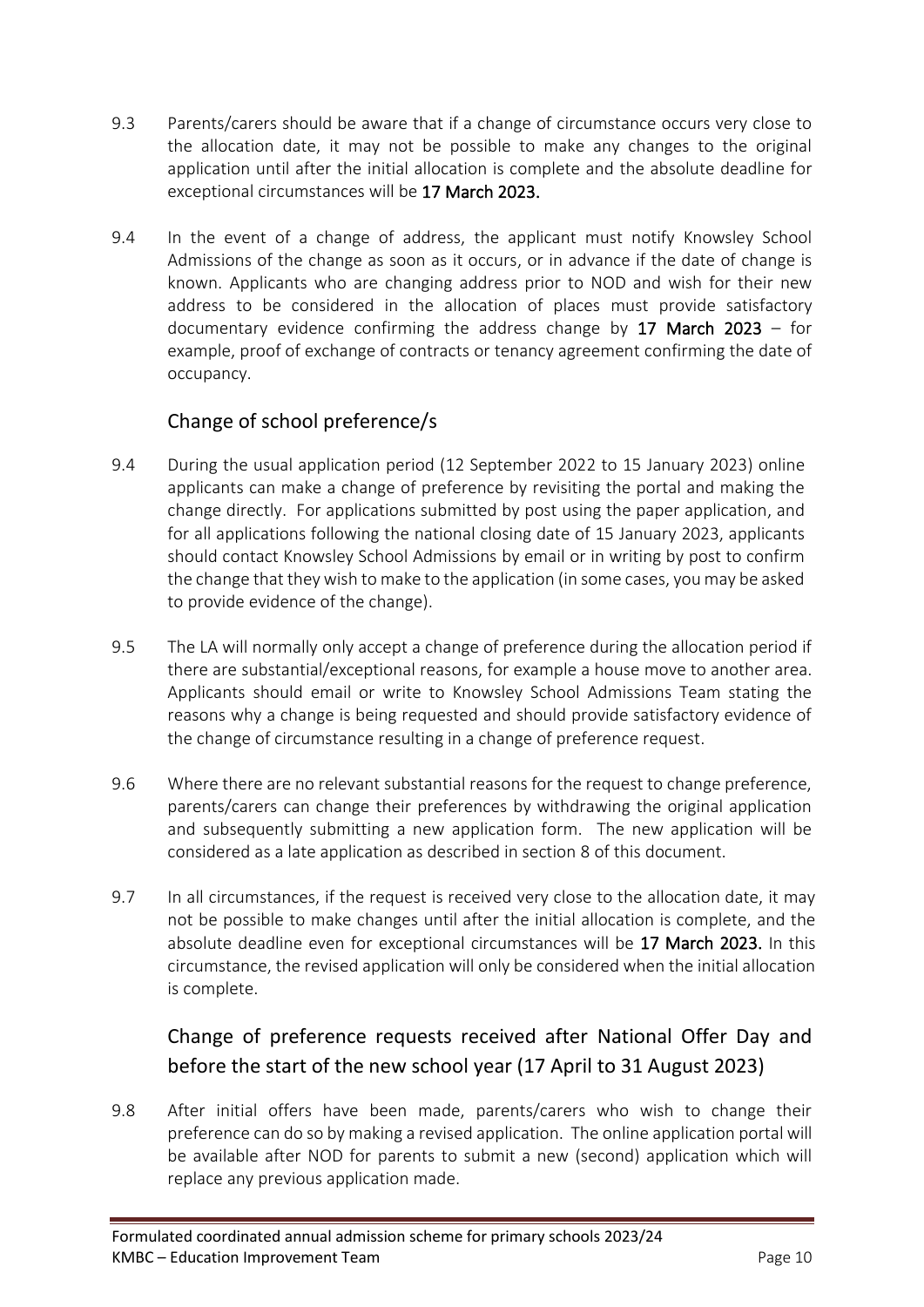- 9.9 Knowsley resident parents will still be able to name up to three schools of preference and new preferences will replace those on the original application. Therefore, any applicant who wishes for their child's name to remain on the waiting list for a school/s where a place has been refused must name that school again as the higher preference within the new preference list. Where a place is available in any of the new preferences named, it will be offered, and the original offer will be withdrawn. Where a place cannot be offered, the child's name will be placed on the waiting list/s by applying the relevant oversubscription criteria for that school and the right of appeal will be given. Any previous offer made will remain available.
- 9.10 Knowsley Admissions Team will not process revised preferences received between 17 April and 1 May 2023 until after 2 May 2023. All applications for Knowsley school preferences will be considered together at this time and applicants will be notified of the outcome of their application as soon as possible after 2 May.
- 9.11 After this time, further late applications received up to 31 August 2023 will be considered as soon as possible following receipt. Outcomes in respect of preferences for Knowsley schools will normally be issued within 10 school days of receipt of the application.

### 10 Pupils with an Education, Health and Care Plan (EHCP)

- 10.1 Where a pupil has an Education, Health and Care Plan (EHCP) which names a particular mainstream school as provision, the child will normally be admitted. Where such pupils are known about at the time of the annual allocation procedures, they will be placed within the admission number, with priority over others thus reducing the number of places available to other applicants. If a an EHCP is issued after the allocation of places has been undertaken and names a school that is already fully subscribed to PAN, that child can be admitted in excess of PAN as a permitted exception.
- 10.2 Where a child is under formal assessment by the LA, but an EHCP has not been issued at the point the initial allocation of places is concluded, the child will be considered for the mainstream school of preference along with all other applicants for in accordance with the oversubscription criteria of the school.

### 11 Delaying entry to reception class and part-time attendance

- 11.1 In Knowsley, children are admitted to reception classes at the beginning of the school year in which they have their  $5<sup>th</sup>$  birthday. This means children who have their  $5<sup>th</sup>$ birthday on or between 1 September 2023 and 31 August 2024 can take up a full-time reception class place from the beginning of the Autumn term in September 2023.
- 11.2 Until a child is compulsory school age, it is possible to request part-time attendance or delayed entry to reception class until later in the school year. In this scenario any place offered during the allocation process will be held available for that child until they take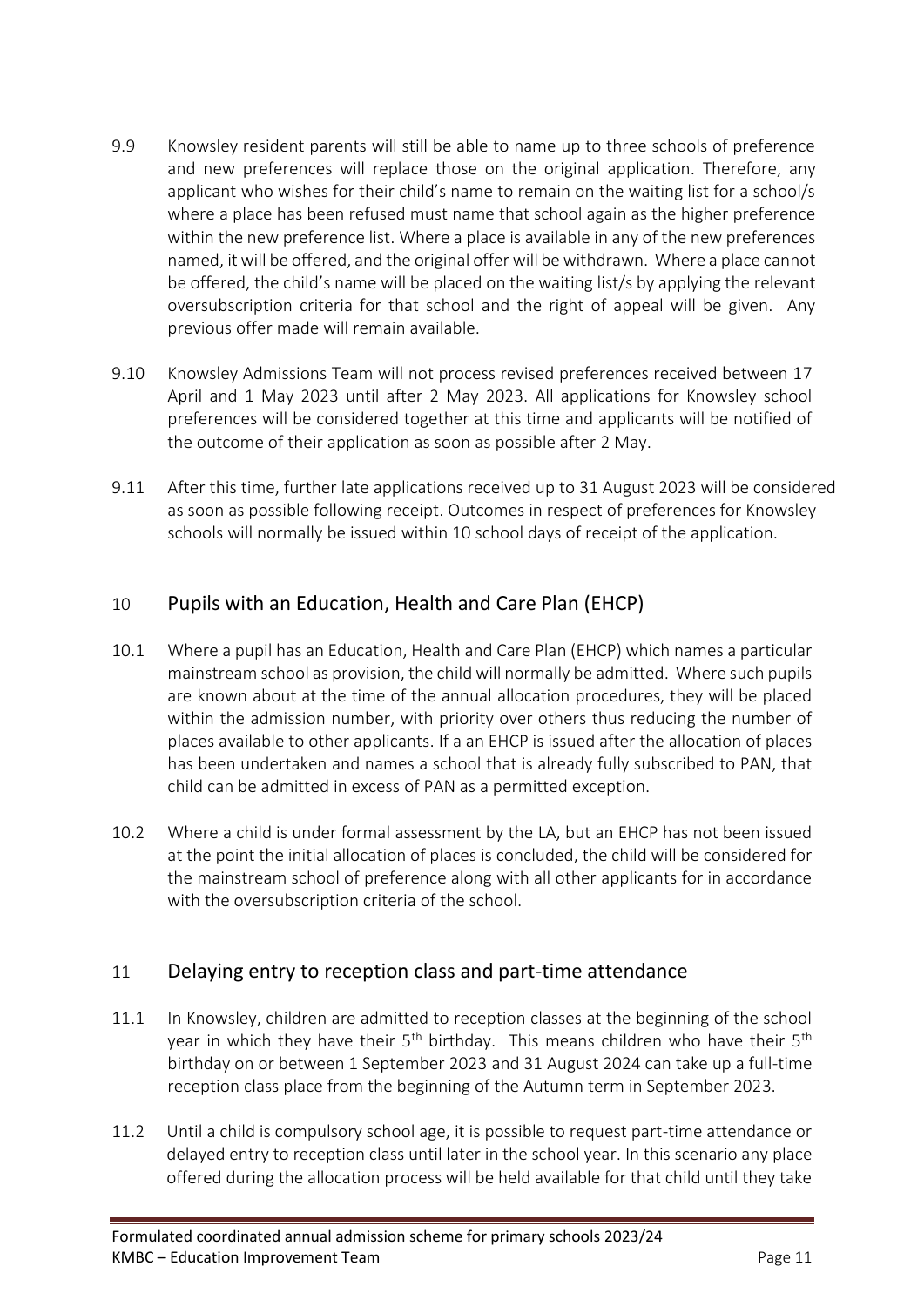up the placement. However, entry cannot be delayed beyond the beginning of the term following the child's fifth birthday and the provision to delay entry is only possible within the school year for which the place has been offered, so the pupil must take up the place within the reception year (i.e. between September 2023 and the beginning of the summer term 2024).

11.3 Once allocation results are known parents/carers who wish to request delayed entry are advised to discuss such requests directly with the school offered as such arrangements are made at school level. Parent/carers should note that requests for delayed entry should be made where this is felt to be in the best educational welfare interests of the child. Delayed entry should not be requested on the basis that a place has not be secured at the preferred school.

### 12 Deferring entry (Summer born only, April-August births)

- 12.1 For a summer born child (i.e. a child born between the defined dates of 1 April to 31 August), parents/carers may wish to request deferment for a full school year i.e. the child would start reception class one year later with a cohort of children who may be a year younger.
- 12.2 Parents/Carers of summer born children who wish to request this deferment are required to make their request during the typical application period (September 2022 to 15 January 2023). For Knowsley schools this is a right to request and education professionals will consider whether they feel full year deferment is appropriate in the circumstance of the individual pupil, the view of the Headteacher of the individual school will be a significant factor in any decision taken - for this reason, parents/carers are asked to identify school preferences and submit any supporting documentary evidence to support their reasons for making the request which will help the relevant admission authority of the school to make a decision in the best interests of the child.
- 12.3 Prior to allocation, parents/carers will be advised of the outcome of their request for each school preference and asked to make a decision on the basis of this as to whether they wish to pursue deferred entry by withdrawing their 2023/24 application and reapplying the following year or continue with their original application which will be processed during the current admissions round.
- 12.4 If deferment is agreed and the parent/carer is re-applying the following year, they must be aware that the expectation is that they will name as preferences schools that have agreed to this consideration. A school agreeing to deferment does not give the child any additional priority for a place at that school – the application will be considered along with all others in accordance with the admission arrangements for the school for the relevant year of entry.
- 12.5 If deferment has been declined by any individual school/s the parent/carer can still defer the entry of their child until they are of compulsory school age and they can still apply to that school, but this will mean the parent/carer is then applying for their child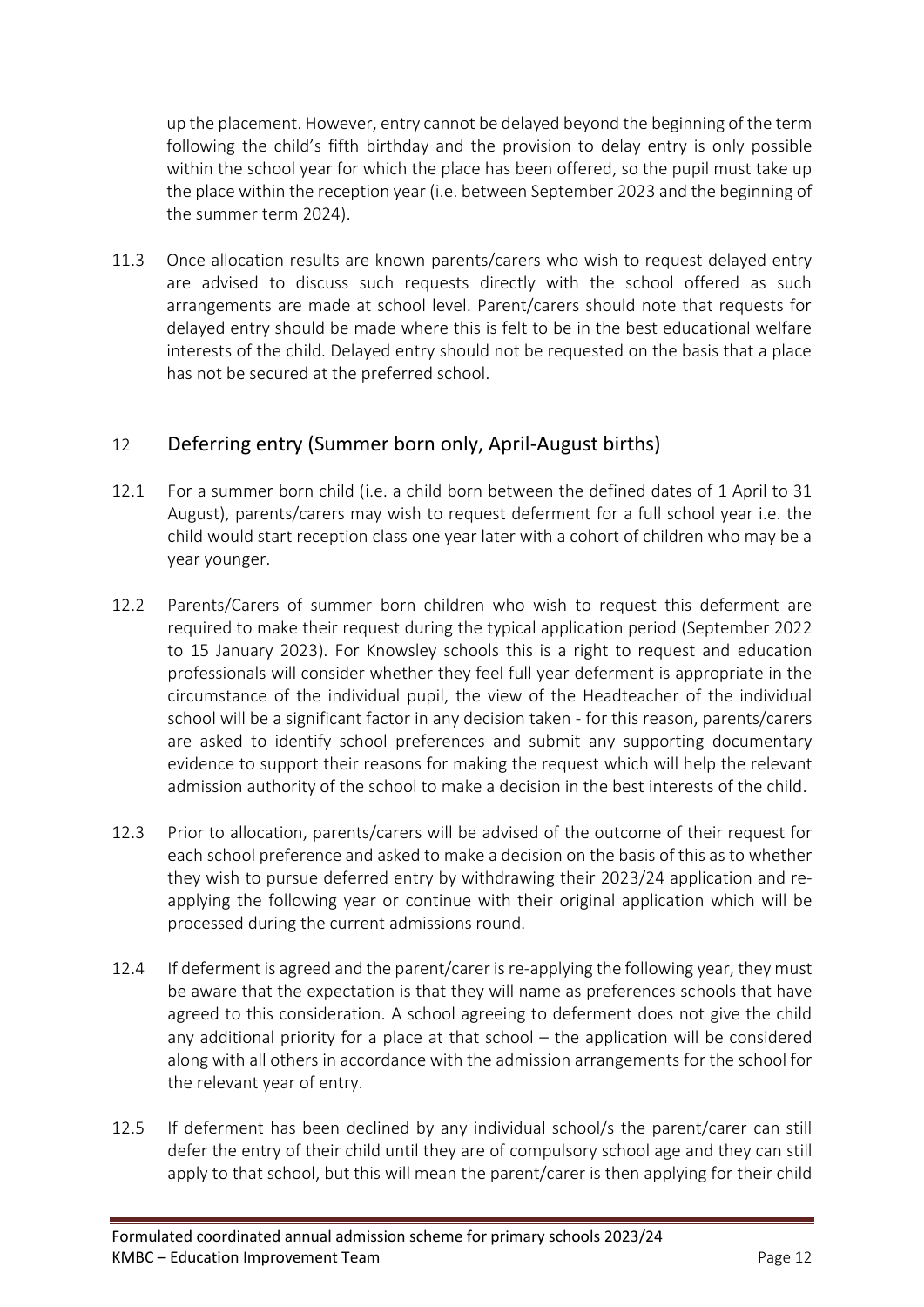to be admitted to school at year 1 having not completed the reception year and admission will be dependent on where places are available within the then year 1 cohort.

12.6 Parent/carers should note that requests for deferred entry should be made where this is felt to be in the best educational welfare interests of the child. Deferred entry should not be requested on the basis that a place has not be secured at the preferred school. If deferment is refused, a reason/s for the decision will be provided. There is no statutory right of appeal against the decision to refuse a request for full year deferment, but applicants can follow a complaints procedure if they feel necessary.

### 13 Transfer to junior school

- 13.1 St Margaret Mary's Catholic Infant School and St Margaret Mary's Catholic Junior School in Huyton operate as two separate Catholic voluntary aided schools where the individual Governing bodies are responsible for admissions.
- 13.2 There is an expectation that children from year 2 of the infant school will seek to join year 3 of the Junior school, but there is no automatic transfer. Parents/carers who are seeking admission to the Junior school are advised to consult the policy agreed by the Governing Body for Junior School admission. (Policy details are available on the Knowsley Council website or from the school directly.)
- 13.3 Children attending year 2 of St Margaret Mary's Infant School in September 2022 will be alerted about the transfer application process and asked to complete an application by the closing date of 15 January 2023. Parents/carers of children who do not currently attend the Infant School may also apply during the application period September 2022 to 15 January 2023. Timescales for allocation are the same as for the annual reception round and allocation outcomes will be issued no later than 17 April 2023.

#### 14 In-year admission and Fair Access Protocol (FAP)

Primary School In-Year Admissions (applications for year groups 1 to 6 and reception classes after the end of the annual coordination process)

- 14.1 The in-year scheme is published as a separate document. The LA does not fully coordinate in-year admissions for all primary schools in the borough but monitors in-year admission activity to ensure schools are operating within national statutory guidelines. If the child has an Education and Health Care Plan, they should contact the Special Education Needs Team within the LA as admission/transfer is dealt with under SEND procedures.
- 14.2 Parents/carers should complete an In-Year Application form and submit it directly to the Knowsley Primary School of preference. Where places are offered, schools will agree appropriate admission dates with the applicant to allow for a planned admission.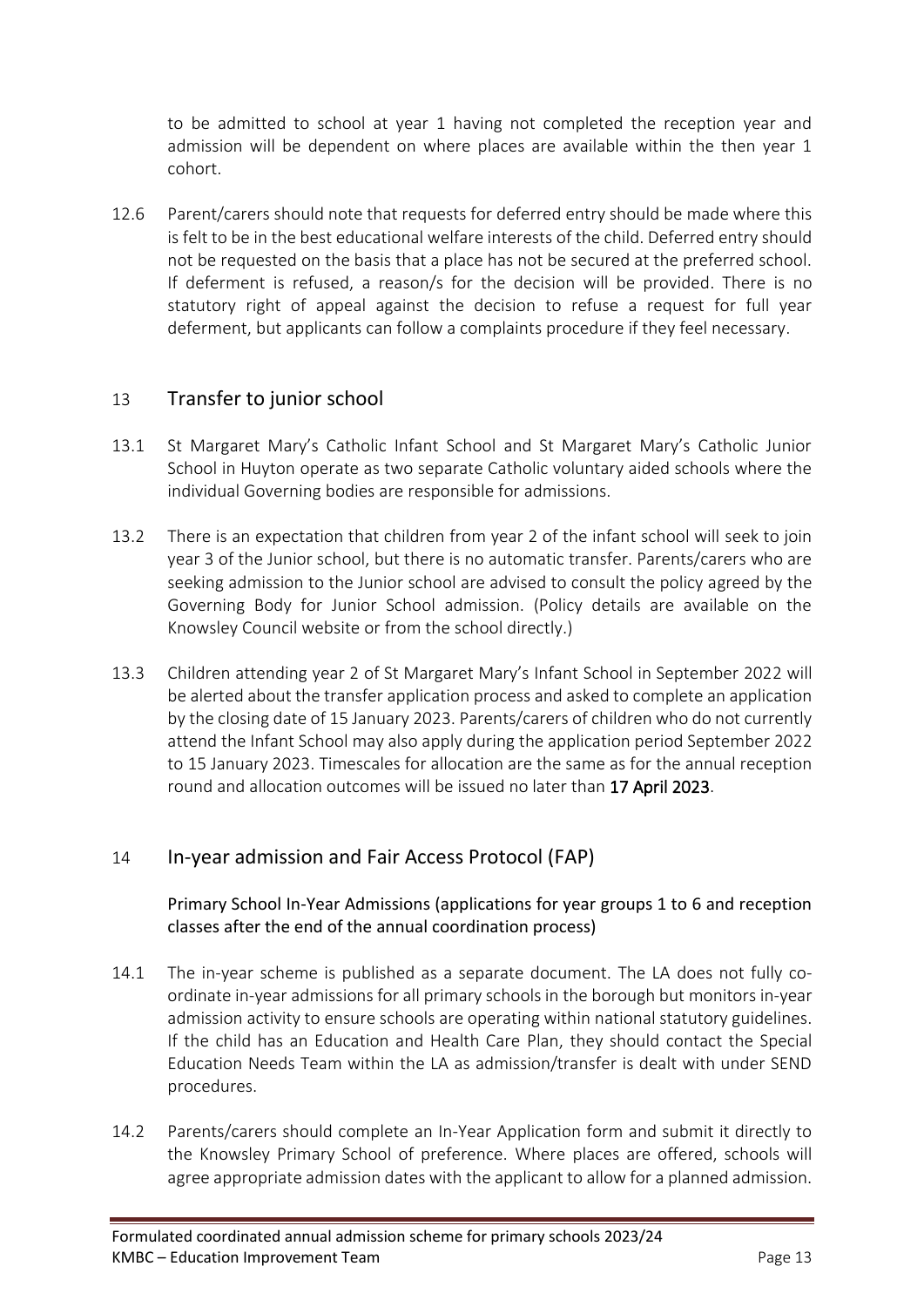Where places are refused due to the year group being full and further admission creating prejudice to the efficient use of education and efficient use of resources, the child will normally be placed on a waiting list and parents/carers will be advised of their right to an independent appeal against the refusal.

- 14.3 For families moving into the area and where the child will be unable to access their previous school due to distance, parents/carers are advised to make the application 4- 6 weeks in advance of the move taking place to allow time for the application to be processed and ensure children are not unnecessarily out of school. Where a place is available and offered in advance of the child being in the area, a start date will be agreed with parent; this date will not typically be more than 20 school days in the future and places will not be held beyond the agreed start date if the child has not taken up the place as this could potentially create disadvantage to other children applying.
- 14.4 The School Admissions Code states each Local Authority must have a Fair Access Protocol to ensure that unplaced and vulnerable children, and those having difficulty in securing a school place in-year, are allocated a place as quickly as possible. The protocol is operated outside the normal point of entry to school and applies only to specific categories of children seeking places through the in-year transfer/admission process. It does not apply to the annual allocation of reception class places. The protocol seeks to ensure that no individual school is asked to admit a disproportionate number of children who have been excluded from other schools, who display challenging behaviour, or who are being placed via other categories of the protocol. To achieve this, the protocol allows the Fair Access Panel to make admissions in excess of the admission number, or to refuse where places are available. The Knowsley FAP document is published in a separate document and is reviewed annually during the summer term to be effective from the new school year.